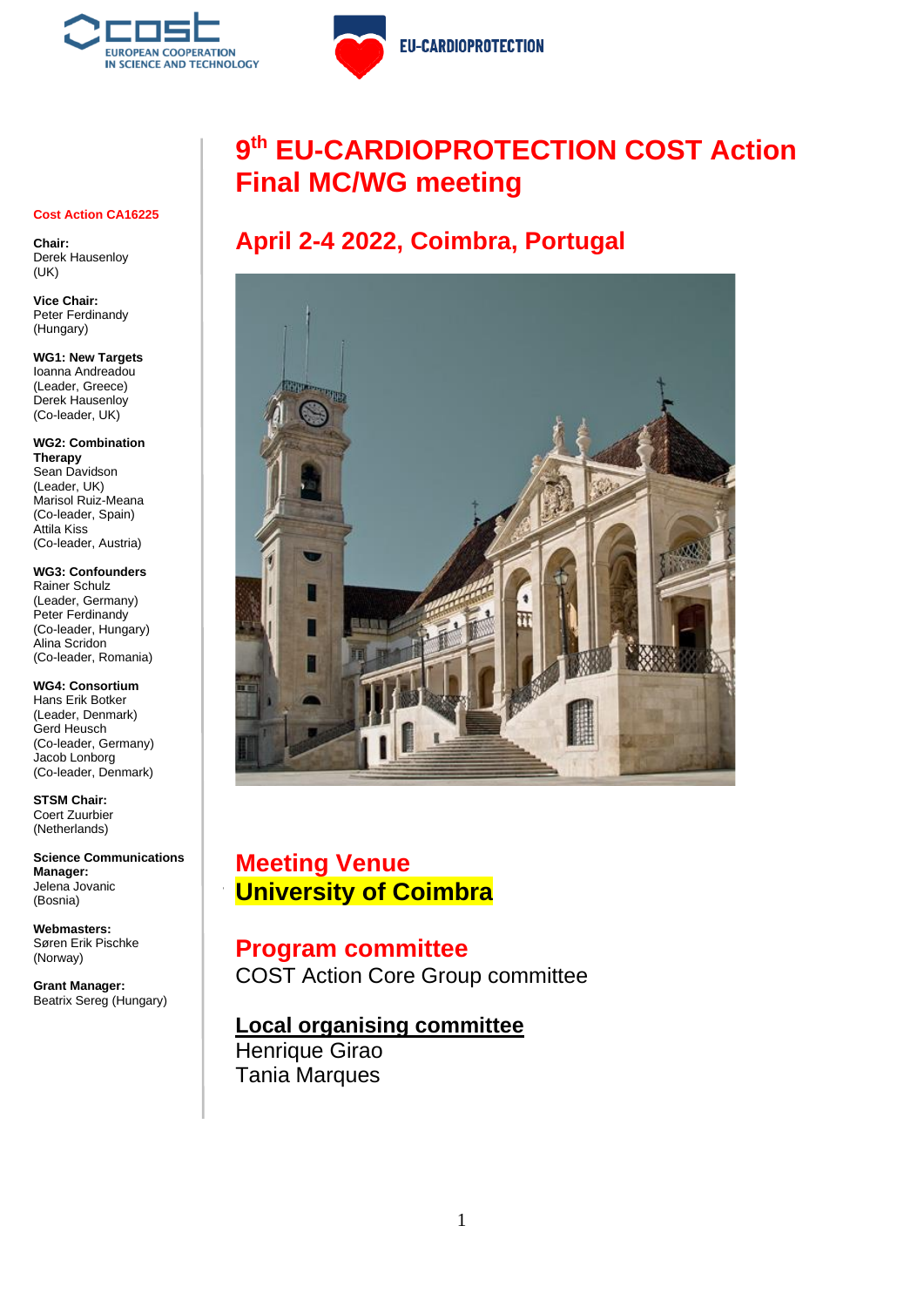

**EU-CARDIOPROTECTION** 

## Saturday Apr 2<sup>nd</sup> 2022

- 7:30-8:30 COST Core Grp meeting (closed meeting)
- 8:00-8:30 Registration and put posters up
- 8:30-9:00 **Welcome and introductions to meeting** Derek Hausenloy, Ioanna Andreadou, Peter Ferdinandy Carlos Robalo-Cordeiro (Dean of the Faculty) Henrique Girao

**COST MC Meeting and Updates** *Derek Hausenloy (UK)*

09:00-09:45 **Keynote Lecture Chair: Henrique Girao (Portugal)**

> **Invited specialist:** (35 min talk, 10 min QA) EV release in hypoxic stress *Gianluigi Condorelli (Italy)*

09:45-11:15 **EV-mediated intercellular communication Chair: Henrique Girao (Portugal)** (3x20 min talk, 10 min QA)

#### 1. TBC

*Sean Davidson (UK)*

- 2. EV, oxidative stress and cardioprotection *Zoltan Giricz (HU)* 3. EV in cardiac disease
- *Tania Martins-Marques (Portugal)*
- 11:15-11:45 Coffee Break
- 11:45-13:15 **WG1 - METABOLISM Chair:** x (3x20 min talk, 10 min QA)
	- 1. Metabolism and HFPEF *Ines Falcao Pires (Portugal)*
	- 2. SGLT-2 inhibitors and the heart *Coert Zuurbier (Netherlands)*
	- 3. Mitochondrial ROS in IRI and cardioprotection *Fabio Di Lisa (Italy)*
- 13:15-14:00 Lunch + poster viewing
- 14:00-15:30 **WG1 - Innovative approaches to identify new targets Chairs:** X (3x20 min talk, 10 min QA)
	- 1. Bioinformatic tools to find novel targets for pulmonary arterial hypertension *Rui Baptista (Portugal)*
	- 2. Screening tools to identify novel therapeutic targets *Miguel Mano (Portugal)*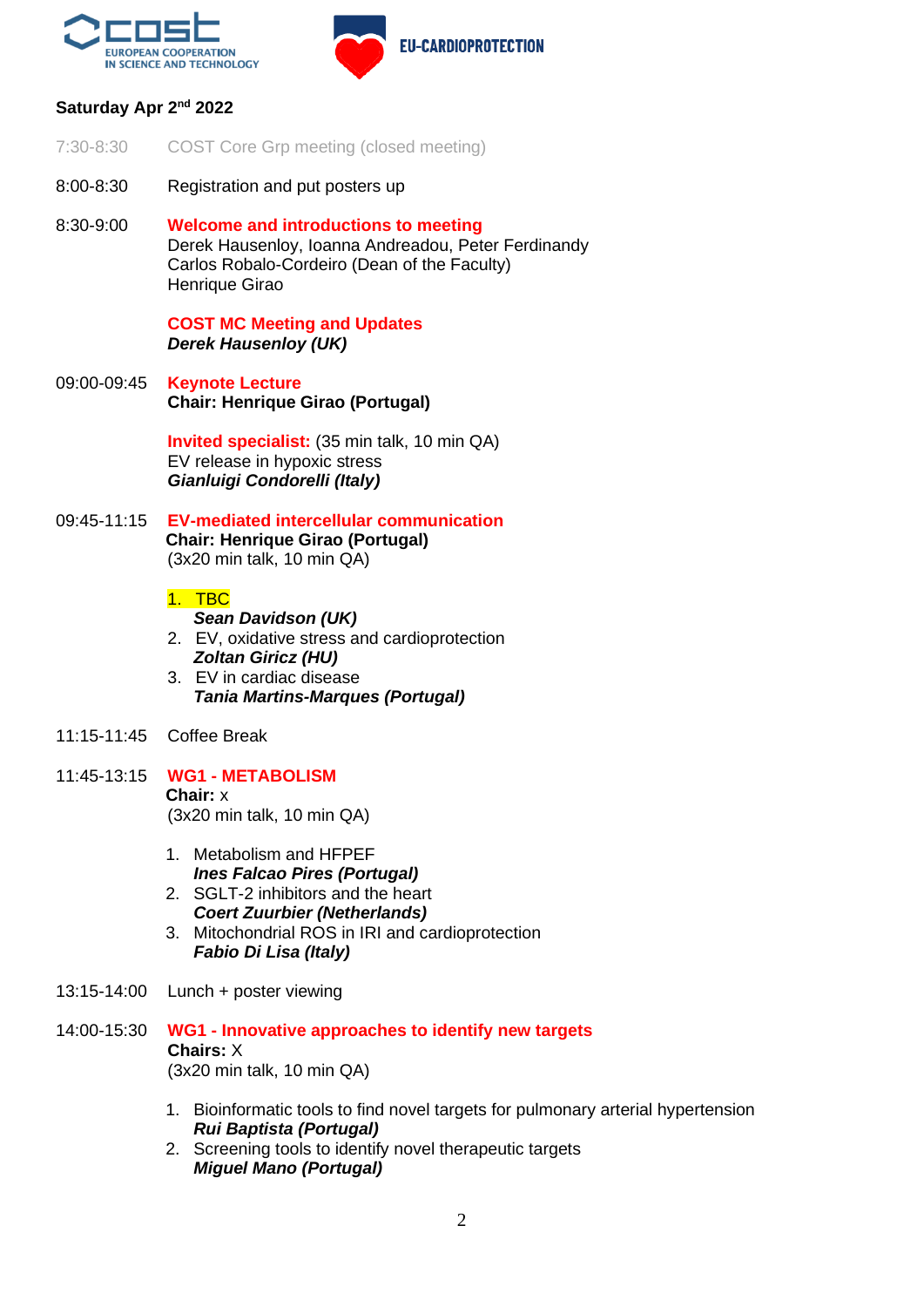



- 3. miRNA interactome network analysis in cardioprotection and cardiotoxicity to identify new drug targets *Peter Ferdinandy (Hungary)*
- 15:30-16:00 Coffee Break

16:00-17:15 **STSM** 

**Chair:** Coert Zuurbier

#### **STSM reports**

(4x10 min talk, 5 min QA)

- 1. TBC
- 2. TBC
- 3. TBC
- 4. TBC

STSM review (15 min) *Coert Zuurbier (Netherlands)*

17:15-18:45 **Connexin-mediated intercellular communication Chairs: Rainer Schulz (Germany)** (3x20 min talk, 10 min QA)

- 1. Pannexin1 in cardiac ischemia/reperfusion *Brenda Kwak (Switzerland)- may not come*
- 2. Connexin degradation in heart diseases *Henrique Girao (Portugal)*
- 3. tbc
- 18:45-20:00 Poster Session (with cheese and wine)- moderation and prize
- **20:00 Informal Dinner together**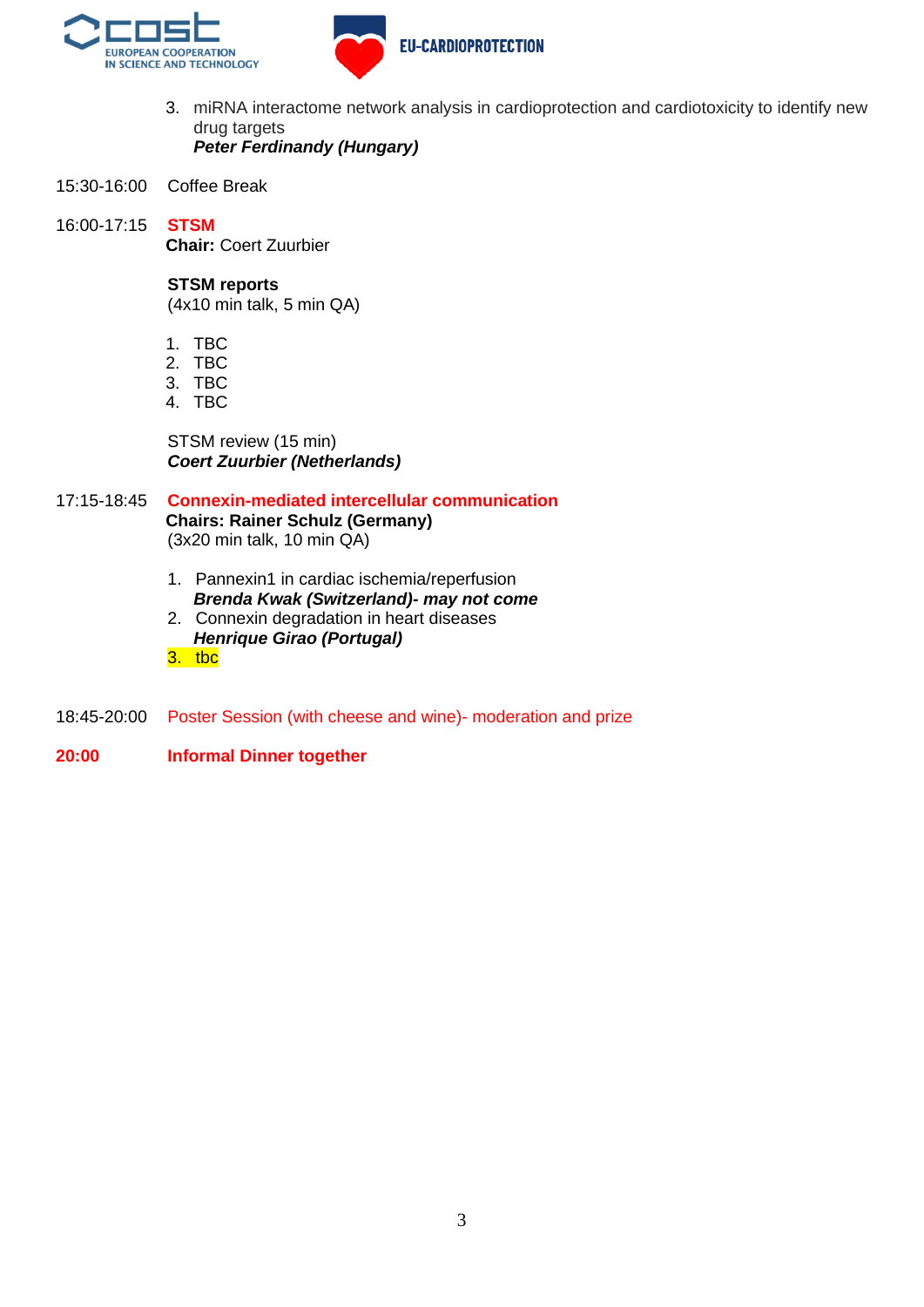

## **Sunday Apr 3 th 2022**

#### 8:30-10:00 **WG1 IMAGING**

(3x20 min talk, 10 min QA) **Chair:** X

- 1. Atherosclerotic plaque calcification- PET imaging *Maria Joao Vidigal (Coimbra, Portugal)*
- 2. Complex nature of endothelial dysfunction in cardiovascular diseases: insight from in vivo studies

*Stefan Chlopicki (Poland)* 

- 3. Cardiac MRI in acute myocardial infarction and COVID-19 *Heerajnarain Bulluck (UK)*
- 10:00-10:30 Coffee Break
- 10:30-12:30 **ECI presentations Chair:** X (6 x 10 min talk, 10 min QA)
	- 1. TBC
	- 2. TBC
	- 3. TBC
	- 4. TBC
	- 5. TBC
	- 6. TBC
- 12:30-13:30 Lunch
- 13:00-14:45 **WG1 miRNA Chair:** x

### **Keynote Lecture**

**Invited specialist:** (35 min talk, 10 min QA) Cardiovascular Precision Medicine: Combining Non-coding RNAs and Protein Biomarkers *Manuel Mayr (UK)*

(2x20 min talk, 10 min QA)

- 1. Non-coding RNA in cardiovascular diseases *Yvan Devaux (Luxembourg)*
- 2. miRNA in the myocardium *Risto Kerkala (Finland)*

### 14:45-15:45 **WG2 Vasculature/ECM**

#### **Chair:** x

(3x15 min talk, 5 min QA)

- 1. Targeting the ECM post-AMI *Elisa Liehn (Denmark)*
- 2. Intramyocardial haemorrhage as cardioprotective target *Niels van Royen (Netherlands)*
- 3. Extracellular Matrix in cardiac homeostasis and injury *Diana Nascimento (Portugal)*

15:45-16:15 Coffee-break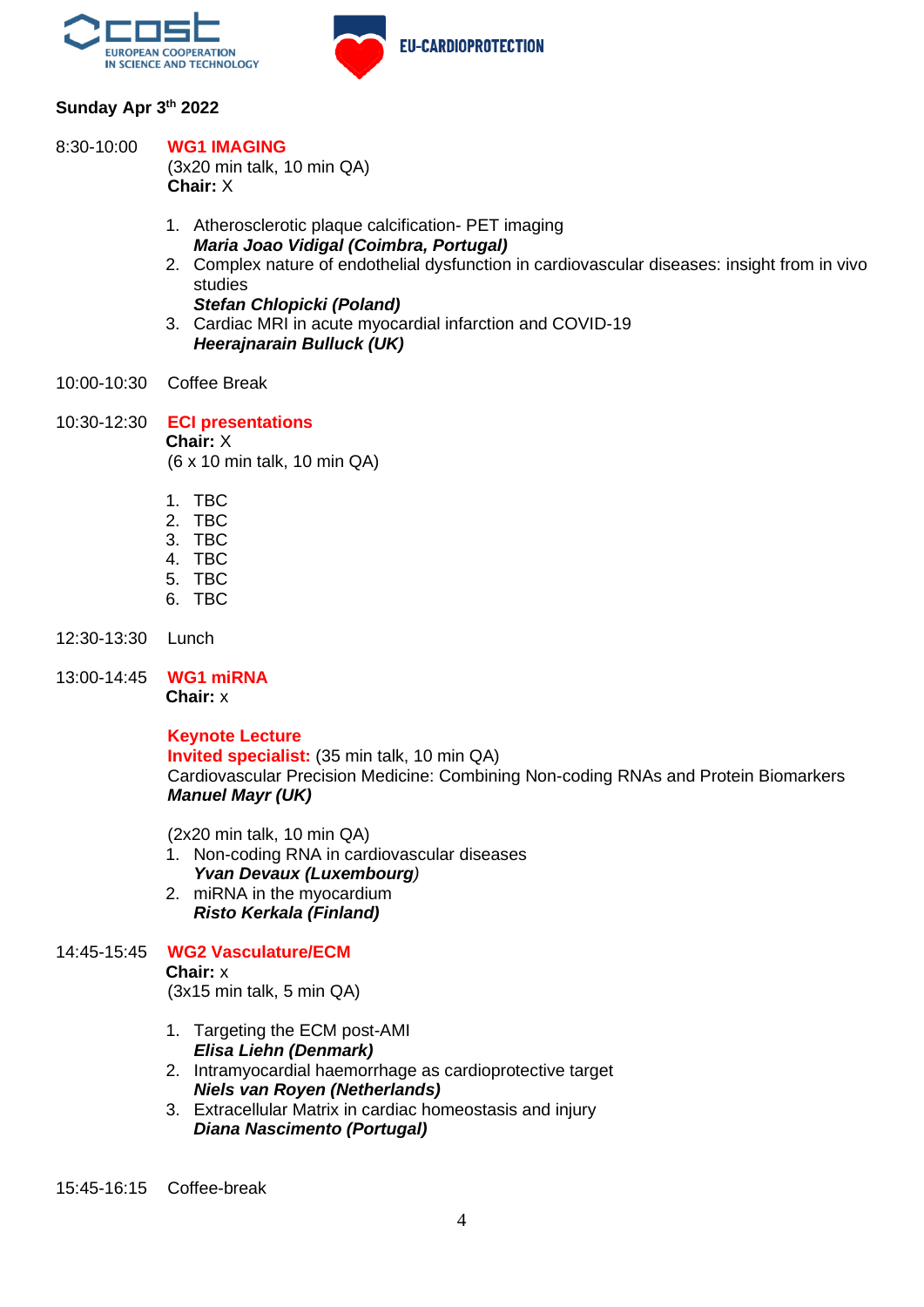



## 16:15-17:35 **WG3 Confounders – co-medications**

**Chairs:** Peter Ferdinandy, Rainer Schulz (4x15 min talk, 5 min QA)

- 1. Translation of experimental cardioprotective capability of  $P2Y_{12}$  inhibitors into clinical outcome in patients with ST-elevation myocardial infarction *Hans Erik Botker (Denmark)*
- 2. Cardioprotection by SGLT2 inhbitors in myocardial infarction: a class or a drug effect? *Ioanna Andreadou (Greece)*
- 3. The power of statins in the heart: unravelling a novel cardioprotective approach *Gemma Vilahur (Spain)*
- 4. Cardioprotective effect of a GLP-1 receptor agonist in insulin-resistant heart through improvements in Ca<sup>2+</sup>-homeostasis and mitochondrial function *Belma Turan (Turkey)*

## 17:35-19:00 **WG4 Methodological issues and challenges with translating cardioprotection Chairs:** X

(4x15 min talk, 5 min QA)

- 1. Anesthesia for rat and mice in vivo studies *Coert Zuurbier (Netherlands)*
- 2. Reproducibilty of cardioprotection importance of publishing neutral or negative data *Peter Ferdinandy (Hungary)*
- 3. RIC and new pig AMI consortium *(video) Petra Kleinbongard (Germany)*
- 4. Methodological characterisation of pig AMI model *Dominique de Kleijn (Holland)*

**20:00 Meeting Dinner (FADO)**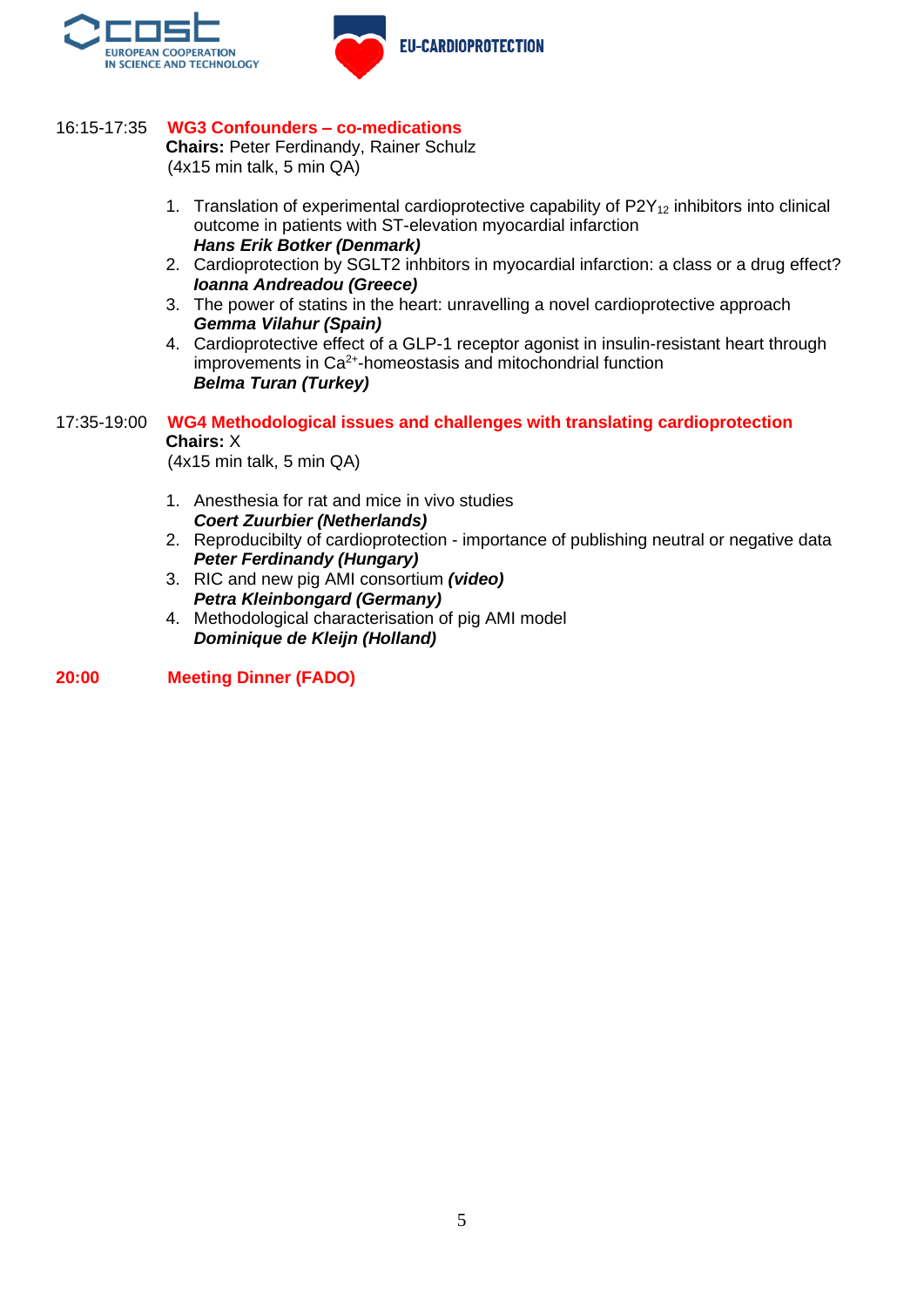

## **Monday Apr 4 th 2022**

#### 08:30-09:10 **Keynote Lecture Chair:** X

**Invited specialist:** (30 min talk, 10 min QA) Translation Research in HFpEF *Adelino Leite Moreira (Portugal)*

### 09:10-10:00 **EU-CARDIOPROTECTION COST Action CA16225 Review and Achievements**

History and Overview *Derek Hausenloy (UK)*

**Review of COST Action meetings** 

**Brussels, Belgium** Derek Hausenloy **Vienna, Austria** Bruno Podesser, Mariann Gyongyosi **Santorini, Greece** Ioanna Andreadou **Kragujevac, Serbia** Vladimir Jakovljevic, Dragan Djuric **(video) Oslo, Norway** Søren Erik Pischke **(video) Mallorca, Spain** Gemma Vilahur, Marisol Ruiz-Meana

## 10:00-10:30 **WG1 TARGET - review and achievements**

**Chairs:** Derek Hausenloy, Ioanna Andreadou

Overview of achievements *Derek Hausenloy (UK), Ioanna Andreadou (Greece)*

- 10:30-11:00 Coffee Break
- 11:00-11:30 **WG2 COMBINATION - review and achievements Chairs:** Sean Davidson, Marisol Ruiz-Meana

Overview of achievements *Sean Davidson (UK), Marisol Ruiz-Meana (Spain)*

11:30-12:00 **WG3 CONFOUNDERS – review and achievements Chairs:** Peter Ferdinandy, Rainer Schulz

> Overview of achievements *Peter Ferdinandy (Hungary), Rainer Schulz (Germany) video*

12:00-12:30 **WG4 – CONSORTIUM – review and achievements Chairs:** Gerd Heusch, Hans Erik Botker

> Overview of achievements *Gerd Heusch (Germany) video, Hans Erik Botker (Denmark)*

- 12:30-13:30 Lunch
- 13:30-14:00 **New COST Action application – EU-METAHEART** *Christophe Maack (Germany), Gemma Vilahur (Spain), Marisol Ruiz-Meana (Spain)*
- 14:00-14:15 **Final words and farewell** Meeting and COST Action close